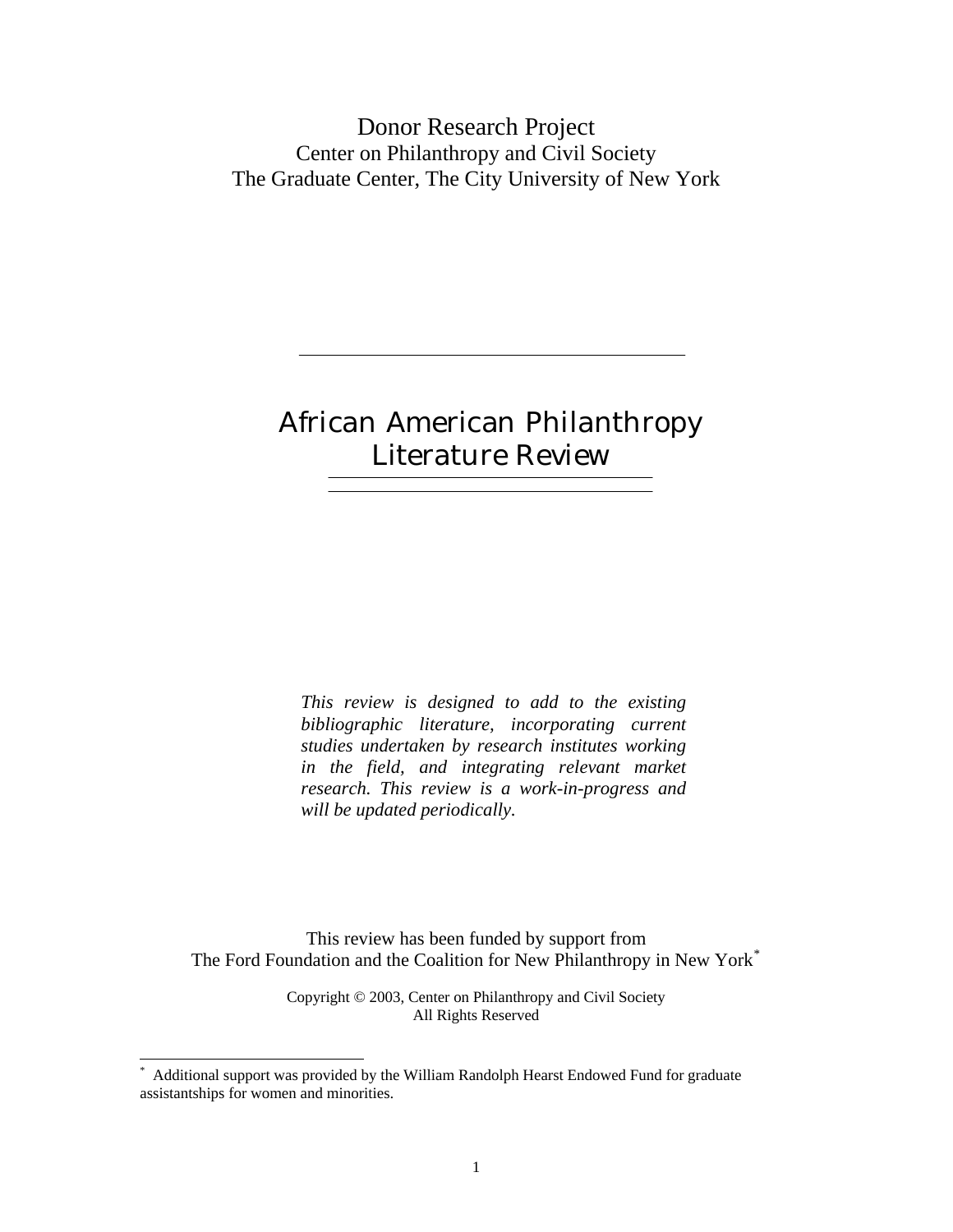## African American Philanthropy Literature Review<sup>[1](#page-1-0)</sup>

| Target Market News. 2000. "The Buying Power of Black America." 15 |  |
|-------------------------------------------------------------------|--|

<span id="page-1-0"></span><sup>&</sup>lt;sup>1</sup> The Center would like to acknowledge the contributions of the following individuals in the compilation of this document: Denise Ingram, Felinda Mottino, Eugene Miller and Kristopher Burrell.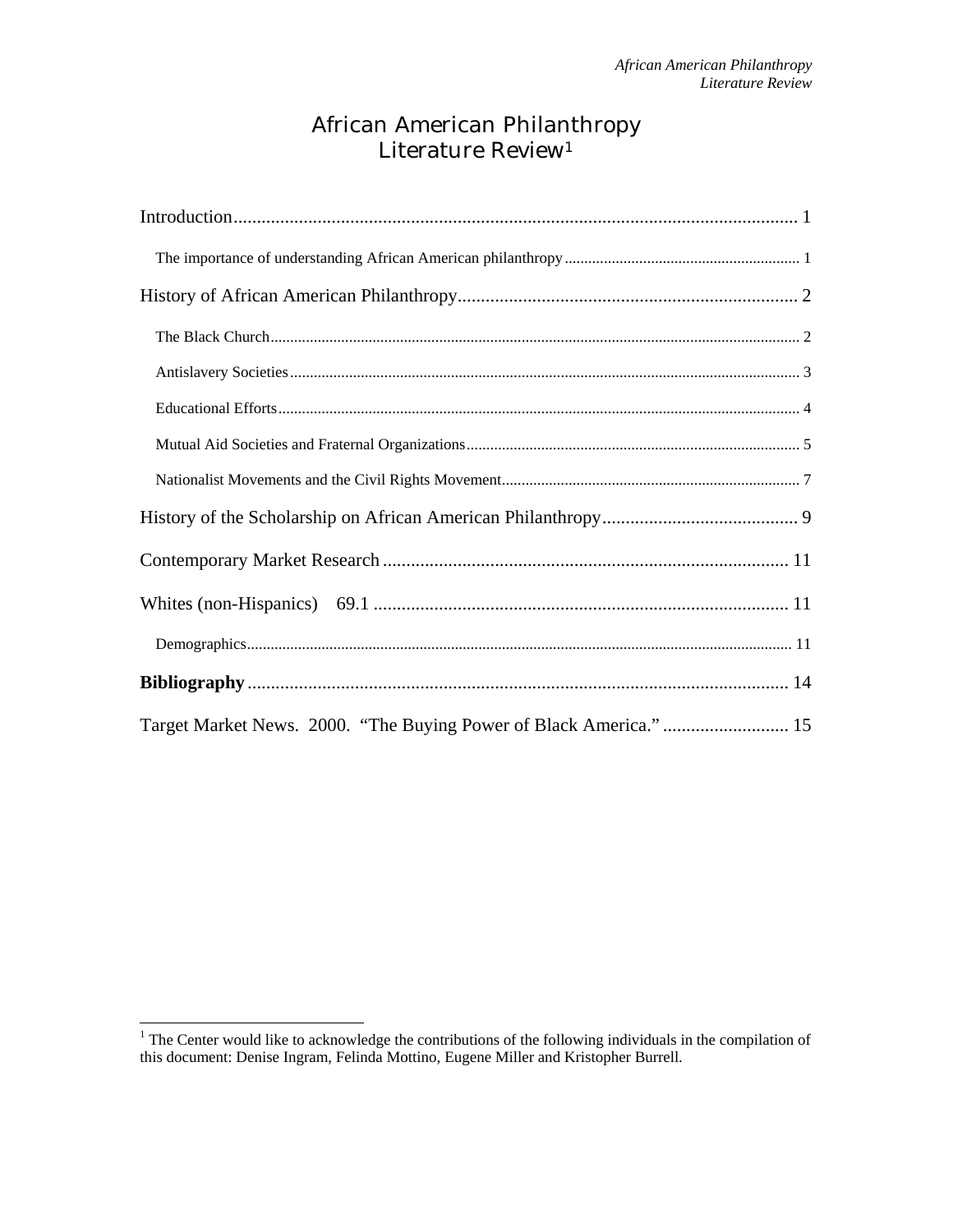## <span id="page-2-0"></span>**Introduction**

By expanding the concept of philanthropy beyond large cash donations, practitioners and researchers allow the philanthropic histories of traditionally marginalized groups such as African Americans to be included in the general discourse. In addition, as African Americans engage in these discussions, they begin to actively and tacitly reshape our perceptions of not only the black community, but also our definitions of philanthropy.

Historians have found it necessary to broaden their conception of philanthropy beyond the conventional foci on "the detachment of professionalism, the benefits of tax deduction, and giving through charitable institutions" (Durán 2001). Not only have the traditional models and motivations for philanthropy favored an Anglo-historical tradition, to the exclusion of the philanthropic efforts of other groups, but also these definitions have contributed to our understanding of philanthropy as institutional or an ambit for the elite.

However, if one looks at philanthropy as "voluntary action for public good" (Hall-Russell & Kasberg 1997:3) our definition of philanthropy might include "advice, experience, knowledge, food, material, money or any other time or talent—with other individuals, the local community or a cause" (Hall-Russell & Kasberg 1997:3). A more inclusive definition of philanthropy such as this one not only allows for a discussion of working and lower-class philanthropy, but also is more in line with how African Americans traditionally have participated in philanthropic activity.

African American giving is derived from a notion of family as an inclusive and permeable institution where giving and serving family, neighbors and needy strangers are seen as general obligations (Hall-Russell & Kasberg 1997). This sense of obligation to both family and community is foundational for what we now understand to be African American philanthropy.

#### *The importance of understanding African American philanthropy*

Understanding the manifold ways in which African Americans have historically engaged in philanthropy is important for several reasons in contemporary America. African Americans are one of the largest minority groups in the United States. The Census Bureau projects that by 2050, 50 percent of the country will be non-white because of higher birthrates, larger families, and immigration (New Ventures in Philanthropy 2001). As America becomes increasingly ethnically and racially diverse, philanthropic organizations, and therefore researchers of philanthropy, need to reassess not only their thinking on philanthropy but also the roles of communities of color. Philanthropic organizations will need to effectively appeal to these communities to ensure their survival.

Contemporary researchers have begun to redefine philanthropic activities in order to encompass the work of African Americans. They have used two terms to describe philanthropy: self-help and benevolence. These terms are not mutually exclusive and are often used interchangeably in the literature; however, they are helpful in characterizing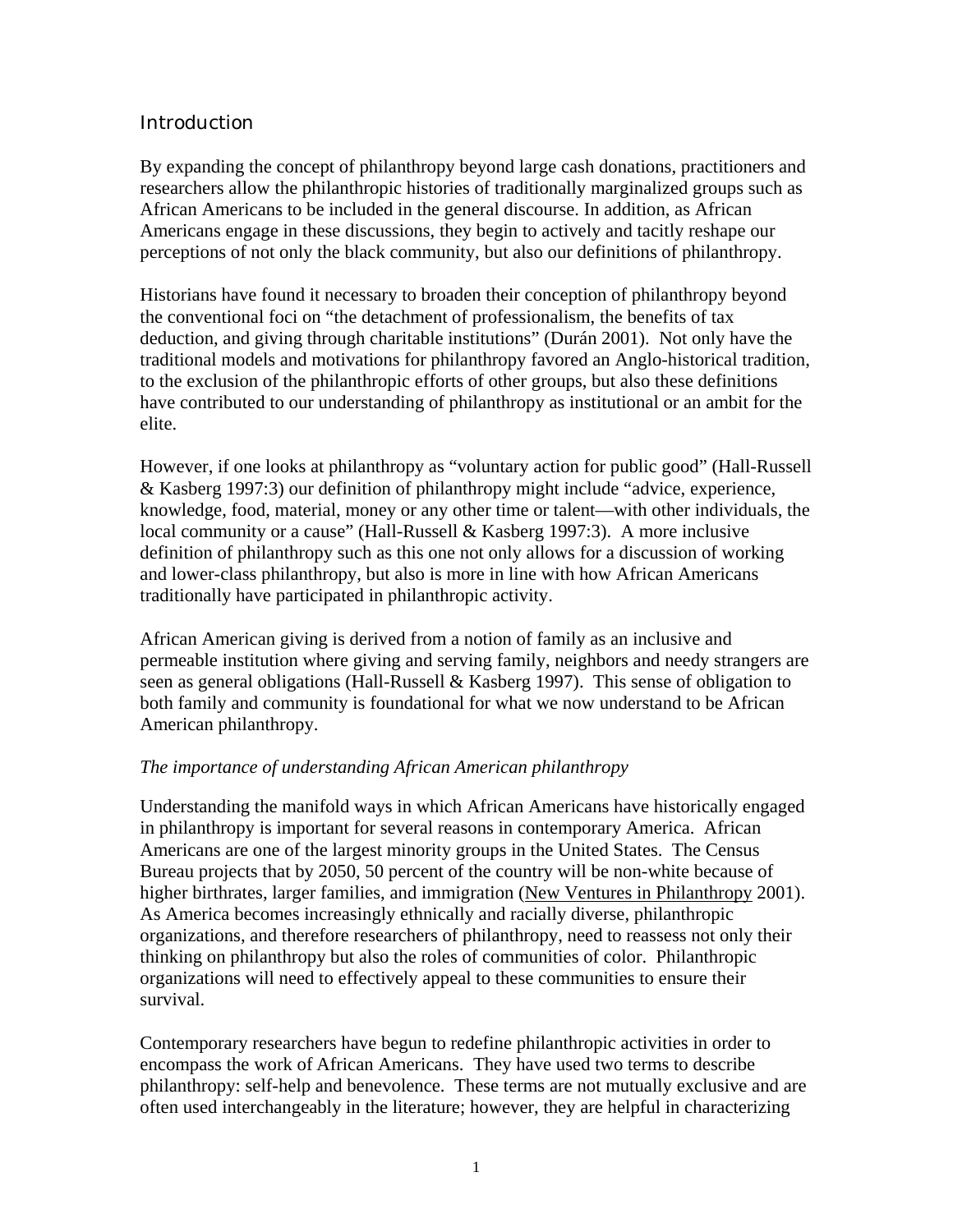<span id="page-3-0"></span>the expectations of donors. In the case of blacks, both self-help philanthropy and benevolent philanthropy were rooted in the experience of oppression and resulted in racial uplift. Self-help philanthropy focuses on the *cooperative giving* of time and/or money in response to the needs of the individual, family, and immediate community. This type of philanthropy takes place within a peer group where there is reciprocal giving and receiving. Benevolent philanthropy focuses on *monetary donations from elite*, wealthy individuals that aid institution building and respond to the condition of the wider African American community. Because so much of the focus of African American philanthropy has historically been on racial uplift, which includes both the individual and the community, these types of philanthropy are deeply intertwined.

## History of African American Philanthropy

African American philanthropy has been philosophically rooted in a highly developed sense of obligation to "family," created through historical isolation from the structures and resources of white society. This notion of familial giving does not mean that blacks lack a long tradition of formal fundraising within their own communities. Rather, African Americans have conceptualized the individual, family, and community as a fluid continuum, and African American philanthropy has reflected this view. Therefore, kinship giving as well as neighborhood giving has been a feature of African American philanthropy (Hall-Russell & Kasberg 1997:19). As a result, aid of money, time, or expertise to "family members" can include any number of people who might not be considered family in the conventional sense, such as friends, godparents, grandparents, and neighbors (Hall-Russell & Kasberg 1997; New Ventures in Philanthropy 2001).

African Americans have acted philanthropically for many reasons. However, there is a general consensus among researchers that racial uplift has long been the overarching motivation for giving. Low socio-economic status and exclusion from white institutions compelled blacks to develop systems and institutions meant to alleviate their depressed conditions (Davis 1975; Palmer 1999; Pollard 1978). As a result they created means of empowerment by fundraising for, volunteering at, and donating to institutions where African Americans set their own terms rather than accept terms set by white-controlled institutions.

Historically, African Americans have created various groups and associations to deal with the problems facing local and larger black communities. Some of these have included churches, schools and literary clubs, mutual aid societies, fraternal organizations, and nationalist groups. Because of the complex obstacles hindering African American social, economic, and political advancement, these philanthropic institutions have served multiple—and often overlapping—purposes.

## *The Black Church*

The most significant institution in African American communities has been the church. Churches were the primary political, social, and philanthropic centers in African American communities during the eighteenth and nineteenth centuries. The earliest forms of formal giving to local organizations can be traced to African American churches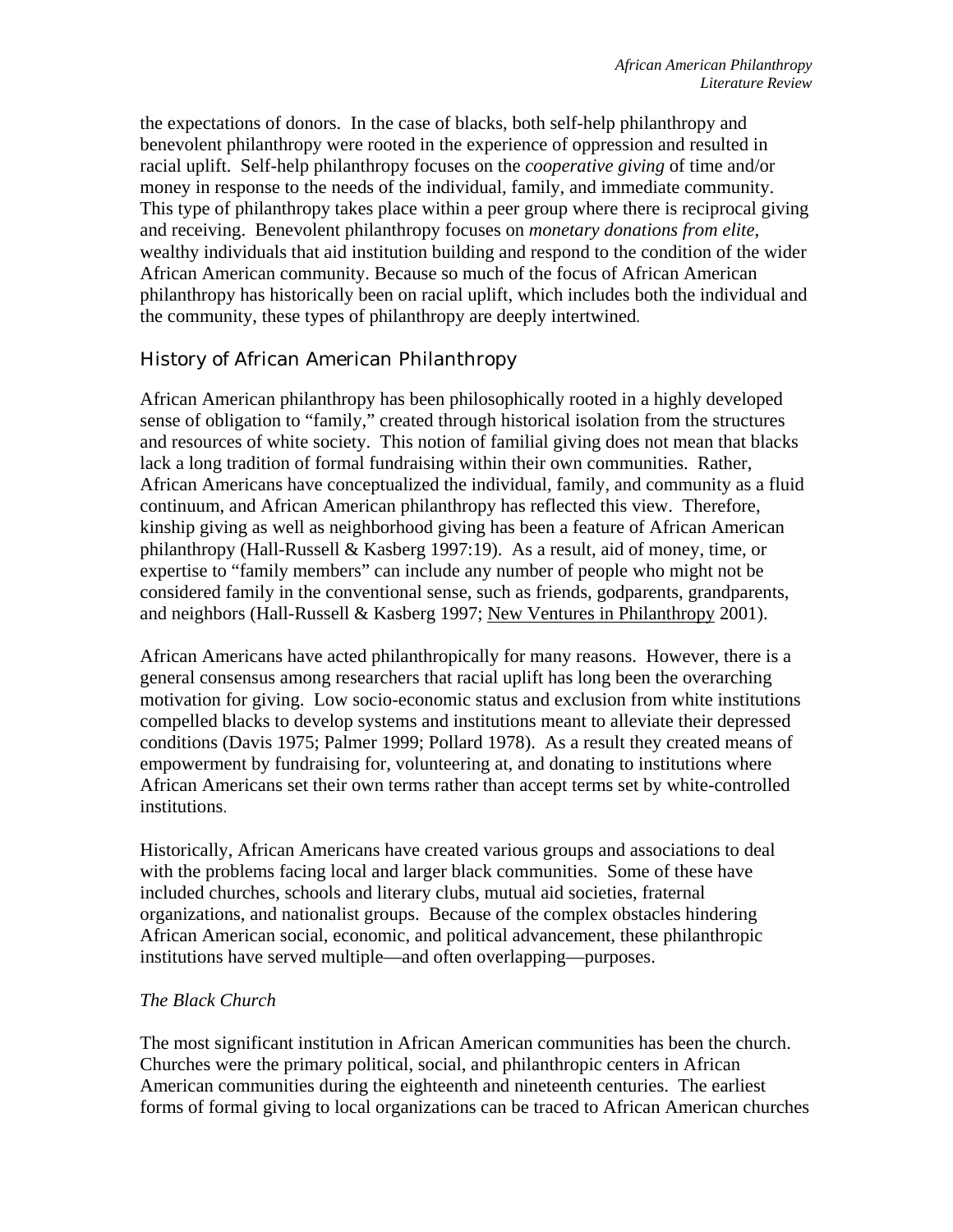<span id="page-4-0"></span>at the end of the eighteenth century. Black churches also provided social services for their congregants since "pre-emancipation America" provided little social services to blacks (Hall-Russell & Kasberg 1997; Carson 1990a, 1990b, & 1991; Winters 1999; Joseph 1995).

The black church has been central to African American philanthropy because of both the psychic comforts it provided and its ability to generate revenue. "From Slavery to the present, the black church has been an extremely versatile institution through which blacks could channel their philanthropic resources to respond to changing social and economic conditions that threatened the survival of the black community. There are at least two interrelated reasons why . . . the black church has been at the center of philanthropic activity within the black community: the indigenous control that blacks have had over the . . . church and the . . . church's appeal to different socioeconomic strata within the black community" (Carson 1990b: 234). The church provided a place of safety where one could speak freely. Ministers were fairly independent of the local white economic structure since the congregation supplied his needs and the needs of the church. Furthermore, the symbolism of a church reduced external hostility and criticism of the minister's sermons. Pastors were able to encourage charity in addition to Christian doctrine (Carson 1990b; Hall-Russell & Kasberg 1997). That appeal for charity manifested itself in high contribution levels to the church. In fact, according to Emmett Carson, the black church has been central to African American philanthropy "because its congregation provides a continuous source of funding" (Carson 1990a).

While the importance of the black church for philanthropic endeavors was not eclipsed during the nineteenth century, African Americans created other types of organizations, some with more specific purposes, to channel their resources—whether it was cash, time, labor, building materials, food, or whatever else they could—in order to address particular problems plaguing African Americans locally and/or nationally. However, it is important to note that African American self-help and benevolent associations often conceptualized their missions rather broadly and wound up combining mutual aid and social reform in ways that are difficult, and perhaps counterproductive, to try to separate.

This expansive way of thinking about philanthropy among African Americans during the nineteenth century can be seen in the strategies that different types of organizations followed in approaching racial elevation. For example, during the antebellum period we see black women's abolitionist groups founding schools, educational societies also functioning as job agents, and newspapers advertising funding campaigns for schools. These are brief examples of African American philanthropy during the nineteenth century.

#### *Antislavery Societies*

The scourge of American society during the first half of the nineteenth century was, of course, slavery. And the majority—though not all—of African American philanthropic activities were concerned in some way with eradicating slavery. Free, Northern, urban, African Americans were active in the abolitionist crusade. Women such as Mary Ann Shadd Cary, Sarah Remond, and Charlotte Forten, as well as many others not only joined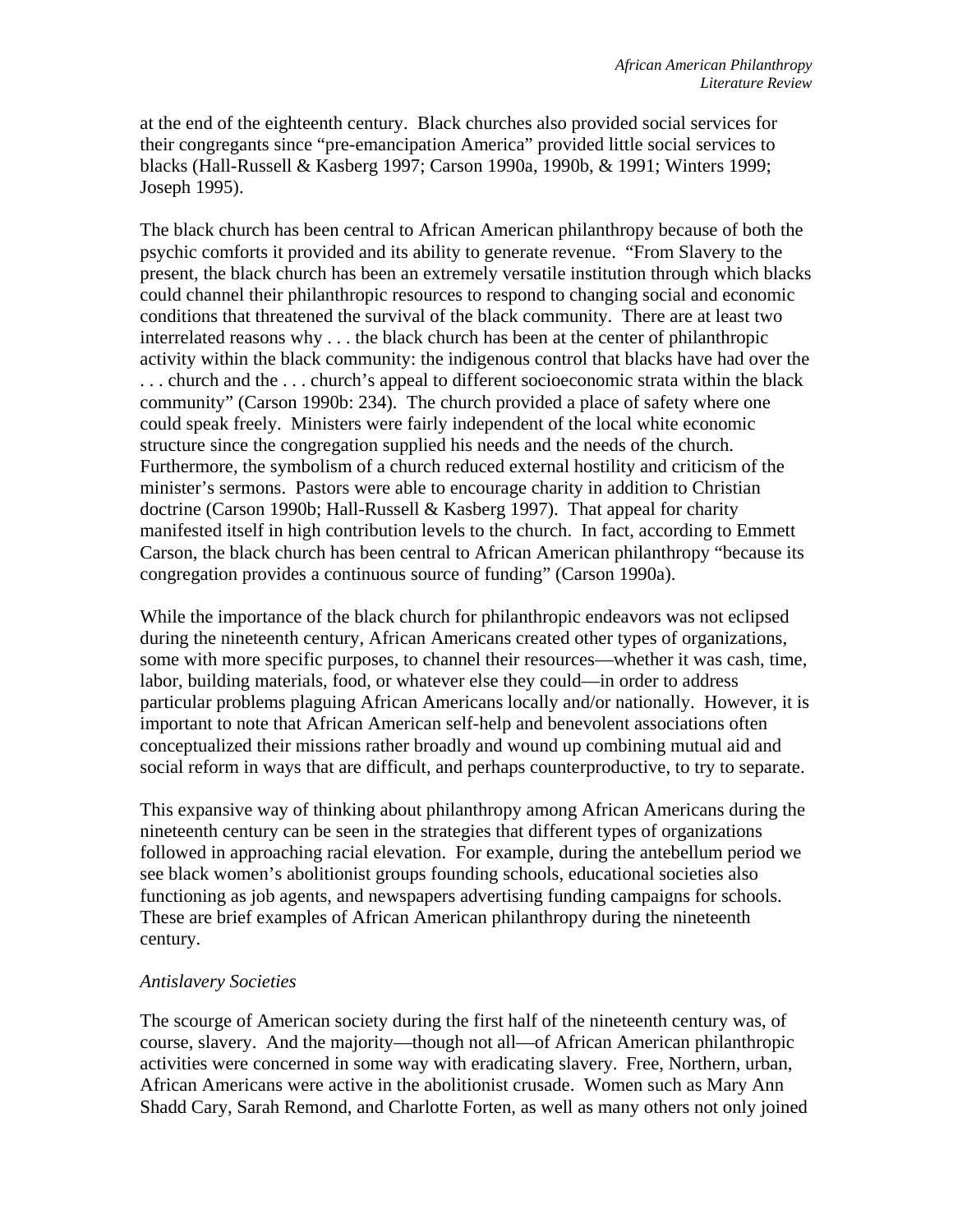<span id="page-5-0"></span>racially integrated abolitionist societies, but also formed their own all-black, all-female abolitionist groups when deemed necessary or prudent. Many African American women gave of whatever time, skills, and money they could for the purpose of "elevating the race." These women had a broad vision of their activism. Abolition did not merely include the ending of slavery in the South, but also the creation of an egalitarian society (Yee, 1992).

Black men participated in the abolitionist movement also. Although Shirley Yee, in Black Women Abolitionists, makes the point that some black men opposed the women because of the perceived flouting of gender norms, there were many men who worked with the women in the abolition movement. African American men and women also cooperated with whites in order to further the abolition movement and increase the amount of philanthropic aid they could extend to their brothers and sisters in the South.

Northern blacks participated in the anti-slavery movement because they believed it was the only way to "elevate" the characters of enslaved southern blacks. But northern blacks were also concerned about the elevation of other northern blacks. As one editorial in *The Liberator* stated, "It has, I trust, been shown, that by good conduct and the acquisition of knowledge, [blacks] can overcome prejudice, and finally place themselves in all respects on a level with their white countrymen" (S.T.U. [author, as identified], February 1832). African American leaders believed that in order to be fully integrated and accepted into the larger society, blacks needed to cultivate their intellect and act piously. McCarthy (2003) explores the linkages between voluntary associations, the black church and issues of social justice centered around abolition.. Besides establishing and participating in formal abolitionist societies, African Americans behaved philanthropically by establishing various types of groups to promote racial elevation.

#### *Educational Efforts*

The educational efforts of African Americans prior to the Civil War served ideological, strategic, and philanthropic purposes. Education was a central part of the racial elevation and upliftment strategy. There were very few public educational provisions (depending on location) for blacks for most of the nineteenth century. Therefore, they organized and provided education for themselves. As early as 1830 African Americans established literary societies in places such New York City, Philadelphia, Boston, and Pittsburgh (to name just a few) with the purpose of providing libraries and reading rooms as well as encouraging reading and spreading knowledge (Palmer 1999; Porter 1936). Some of these organizations included the Philomathean Society and the Phoenix Society in New York, the Philadelphia Female Association, and the African Education Society in Pittsburgh. These were dues-paying organizations that were often involved in community activities beyond elementary classroom education.

Most of the progress that blacks made educationally was at the primary, and to a lesser extent, secondary levels. This was a function of the fact that the majority of African Americans, both child and adult, were unable to read and did not possess basic skills in writing or arithmetic. This reality made primary schools a more pressing need in most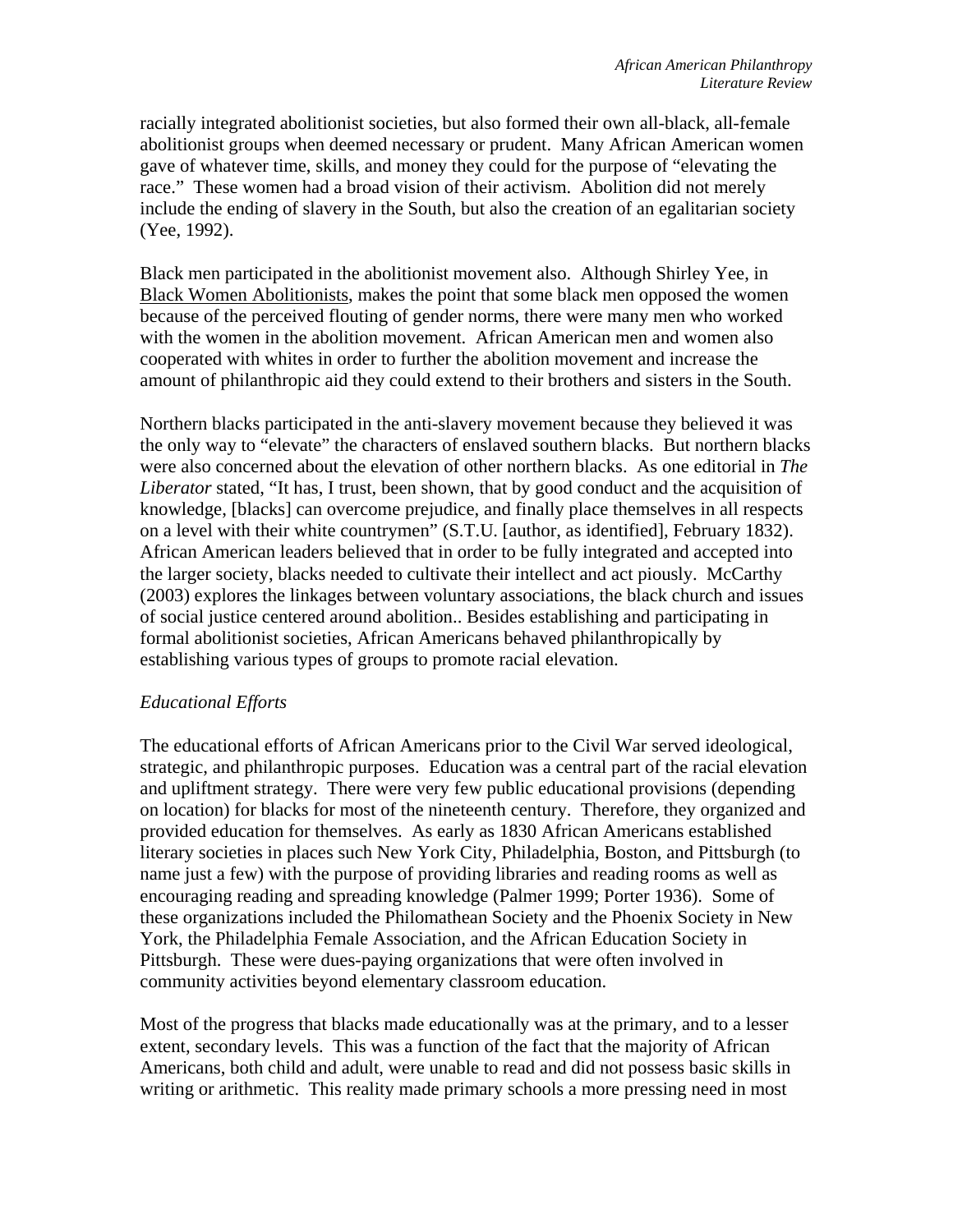<span id="page-6-0"></span>black communities. McCarthy (2003) explores the role of the black church in initiating a variety of educational ventures, a number of which attracted (municipal) support. Her work also presents scarce data on fundraising efforts, which given both the economic and political circumstances of blacks at the time were considerable. However, white opposition to black institutions of higher education made it difficult to find locations where the schools could be established (Bell 1969). Nevertheless, there were two black colleges founded prior to 1861. Lincoln University in Pennsylvania and Wilberforce University in Ohio were both founded during the 1850s.

After the Civil War many more black colleges were established in the South. Most of these schools, though they may have had "college" in their names, were actually elementary and secondary schools for decades before they offered any college-level courses. But the names of the schools pointed towards what the leaders and students hoped these institutions would one day become. Although prominent African Americans, such as Booker T. Washington, raised funds for black colleges in more traditional ways, seeking large cash donations from wealthy blacks and whites, the work of poor blacks in communities all over the South was indispensable in ensuring the survival of these schools. Local people provided money when they could (in reality an unbelievable amount considering the horrific poverty of post-emancipation blacks in much of the South), but more often African Americans gave of themselves, offering food for the students, their labor to construct academic and dormitory buildings, their homes to house white teachers who were shunned by local whites as "outside agitators," and whatever else they could offer (Jones and Richardson 1990). The proliferation of black colleges after the Civil War is another testament to both the philanthropic spirit of those African Americans and the fact that a more inclusive definition highlights many institutions and activities not always associated with philanthropy.

#### *Mutual Aid Societies and Fraternal Organizations*

l

In addition to building schools, African Americans engaged in philanthropic endeavors through mutual aid societies and fraternal orders. As they gained affluence, blacks created "formal 'free societies' [mutual aid societies] in the 1700's to aid not only in the feeding and clothing of slaves and former slaves, but to assist in education, moral and skill development" (Hall-Russell & Kasberg 1997). In fact, "the earliest recorded Black fundraising organization was established in Boston . . . Prince Hall, a native of Barbados, developed an order of Masons whose overall goal was mutual aid for Blacks" (Davis 1975:4). The Black Masons seem to have been the first large-scale fundraising organization coming out of the black community. But there were others such as the New York African Society for Mutual Relief (NYASMR), which was founded in 1808 and incorporated by the New York State legislature in 1810. The NYASMR "provided monetary benefits to members in cases of injury that prevented a member from working for an extended period and to the families of deceased members, provided the widow and/or abandoned children continued to exhibit 'good moral character'" (Burrell [2](#page-6-1)003).<sup>2</sup>

<span id="page-6-1"></span><sup>&</sup>lt;sup>2</sup> This is taken from a paper, "Elevation, Emancipation, and Education: Black Educational Institutions in New York City during the 1830s," that is being turned into a forthcoming article to be published by the Benjamin Hooks Institute.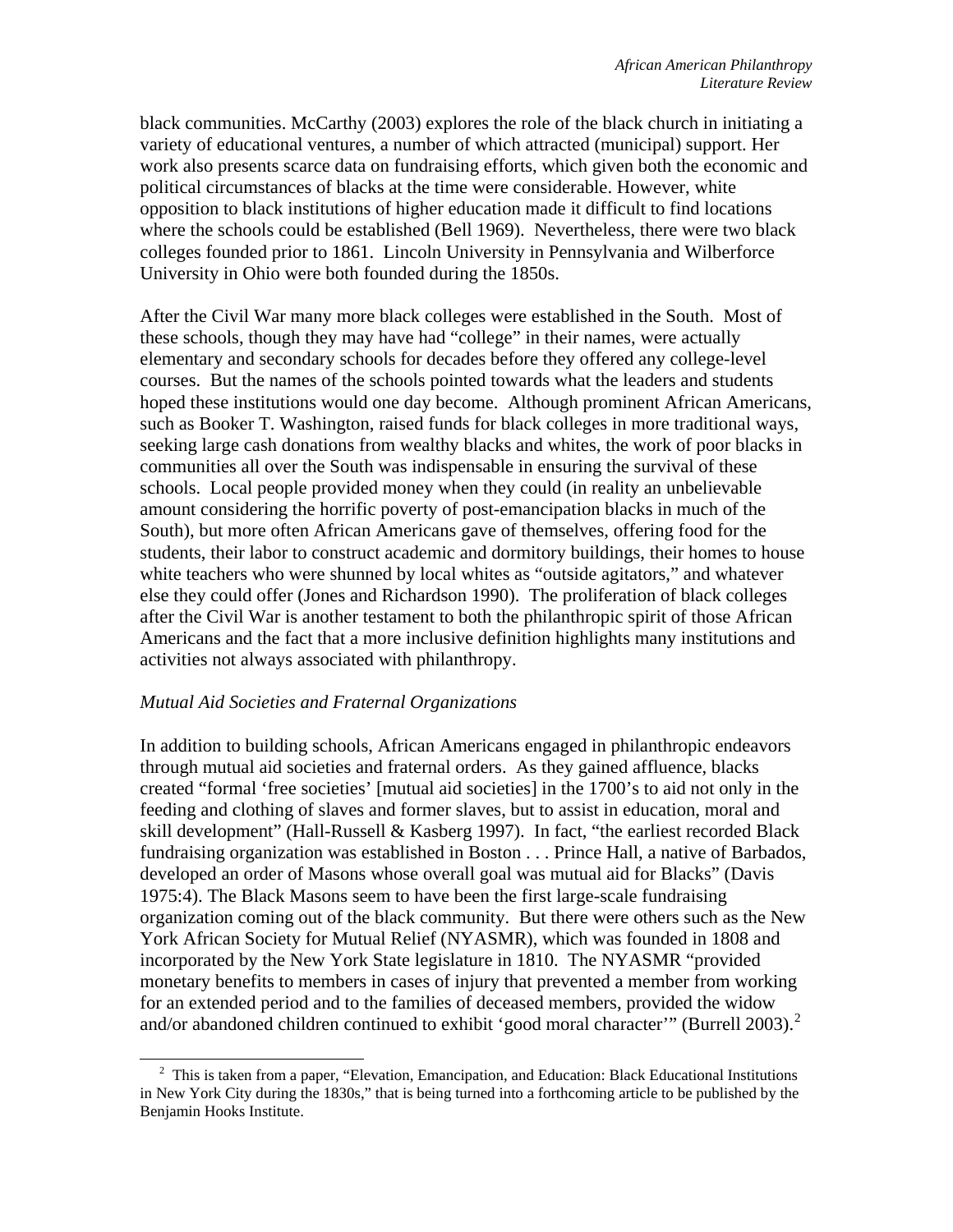Women also formed benevolent associations. The notion of republican motherhood made the role of women as educators significant to the future of the young nation. Women, as the argument went, needed to be educated because they would be the ones at home training the young boys how to be good Republicans, thus making certain the future prosperity of the country. Although black women were not necessarily supposed to be included within the possible definition of a good Republican mother, black women used the concept both upholding and subverting it simultaneously. The traditional role of women as caretakers of children allowed black women to enter civil society as children's advocates in a way that was not so overtly political as to rouse the ire of black and white men, while still providing vital philanthropic aid. These efforts included educational drives and campaigns for improved social services (Carson 1990a).

Mutual aid societies also helped beyond the black community. The services provided through African American philanthropy did not only assist blacks. It went where the community thought it was most needed. The Free African Society, for example, provided aid to a stricken white community during the Yellow Fever epidemic in 1793 (Quarles 1979).

As the nineteenth century wore on and African American women and men continued to press for change through civil society, they established more and more organizations to deal with the myriad problems facing the race. Regardless of the primary philanthropic focus of an African American mutual aid society, the aim of these organizations was and still is the uplift of the race (Carson 1993; Winters 1999; Hall-Russell & Kasberg 1997; Davis 1975). The black women's club movement of the late nineteenth and early twentieth centuries and the formation of black fraternities and sororities in the first two decades of the twentieth century exemplify this aim.

Affluent blacks formed fraternities and sororities as they began to enter colleges and universities in larger numbers at the beginning of the twentieth century. These groups worked from agendas that reflected their class interests. Even though elite blacks have historically felt themselves separated from mainstream blacks by class, education, and appearance, they still identified themselves as African Americans, their sense of self carved out of the second-class status to which blacks have been relegated in comparison to whites, regardless of their accumulation of cultural and economic capital.

#### *Fraternities and sororities are an example of the intersection of self-help and*

*benevolence.* They focused on community aid. Community aid was both a social and a civil commitment. The social commitment included mutual support and a social network on college campuses for young black students; they were an extension of other elite black institutions such as the Jack and Jill clubs and cotillions (Graham 1999). Jack and Jill clubs were groups for the children of elite African American families in which they were able to make important social connections among other wealthy black families.

Fraternal organizations engaged in both self-help philanthropy and benevolent philanthropy (Graham 1999). Eight of the nine black Greek-lettered fraternities and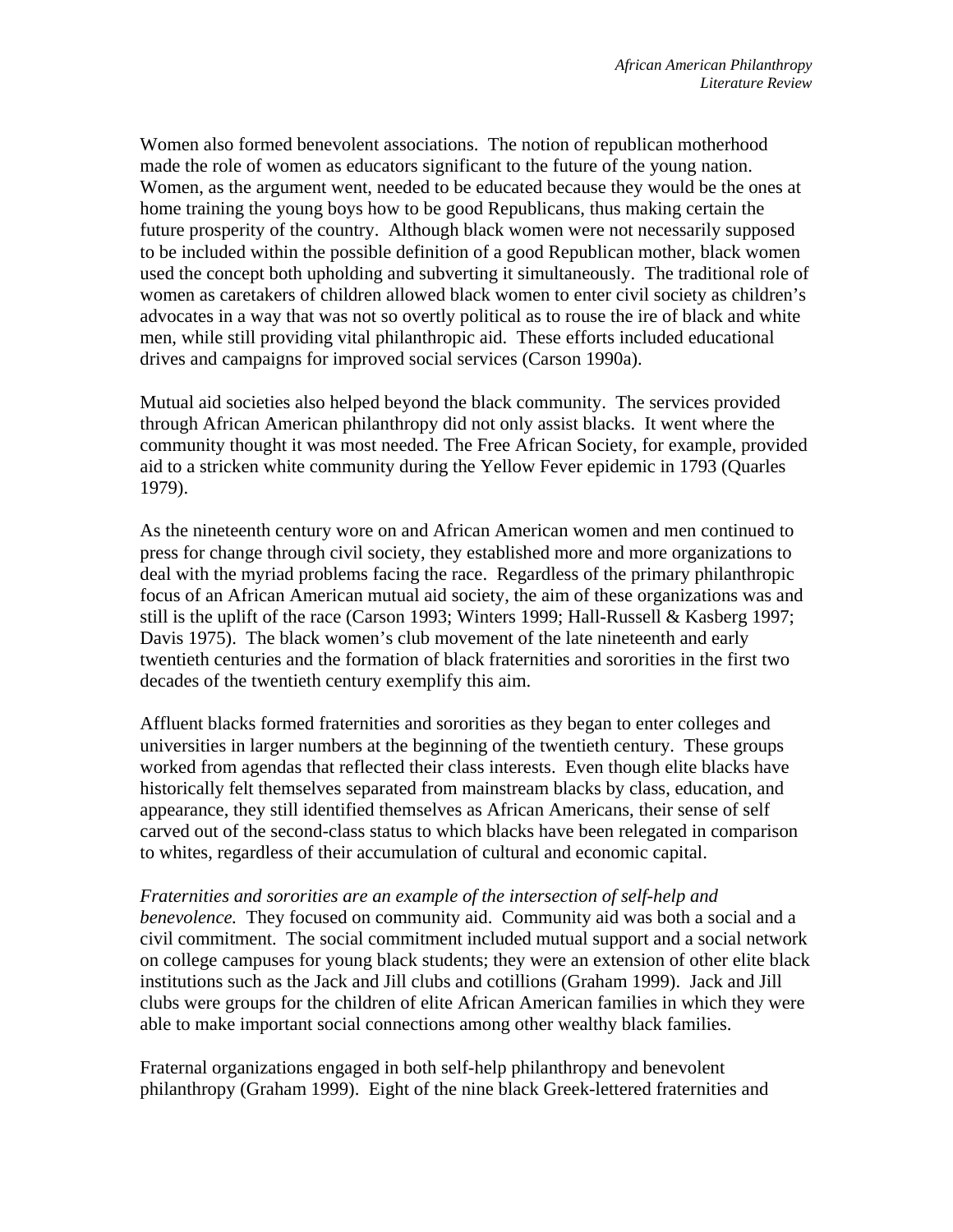<span id="page-8-0"></span>sororities were founded in the first three decades of the twentieth century; Alpha Phi Alpha Service Fraternity was the first in 1906. Today, unlike the majority of other fraternities and sororities, all African American Greek clubs (except one) are service organizations whose members tend to demonstrate a strong commitment to community involvement through their fraternity/sorority after graduation (Hall-Russell & Kasberg 1997).

The black women's clubs of the same period provided social services to people within their community. In 1896 these disparate clubs organized as the "National Association of Colored Women"; the "Movement for Social Betterment" grew out of this association (Pollard 1978). Black women attempted to work cooperatively with white women when possible, as in the example of the Women's Christian Temperance Union (WCTU) in North Carolina the 1890s. The partnership, however, was short-lived (Gilmore 1996).

Most of the women who were active in promoting racial uplift were elite blacks, in large part because middle class women had the time and resources to engage in clubs and related activities. Many became teachers and nurses, also working other jobs that enabled them to contribute to the cause (Palmer 1999:13). These middle class African American women considered themselves to be of the "better classes" and adopted Victorian values. Black "club women" modeled themselves to be the embodiment of piety, dignity, virtue, motherhood and womanhood in order to accomplish their goals of racial uplift and social equality. African American women had to be political without being perceived as threatening to the white social structure or alienating to black men. Black women needed black male allies because in times of crisis, such as with white WCTU women, black women experienced time and again that racial bonds were stronger than the bonds of womanhood (Gilmore 1996).

Black women organized because they saw problems facing African Americans that they believed they could help ameliorate. Emmett Carson maintains that black women also began to organize because of their resentment towards mainstream culture for characterizing them as ignorant and immoral—an argument that white women would later use to exclude black women from the suffragist movement (1990a). But black women's clubs also filled a political and philanthropic void vacated by African American men. After black males were disenfranchised, black women became the diplomats to the white community, and as black men were squeezed out of the political sphere in the South, black women enlarged their presence (Gilmore 1996).

#### *Nationalist Movements and the Civil Rights Movement*

Black women were political actors before 1920, but it has been black men who have traditionally been the ones involved in electoral politics, discussions over the suffrage, and other political/nationalist(ic) movements. Black nationalist movements of the twentieth century have been concerned with racial uplift and have been organized by and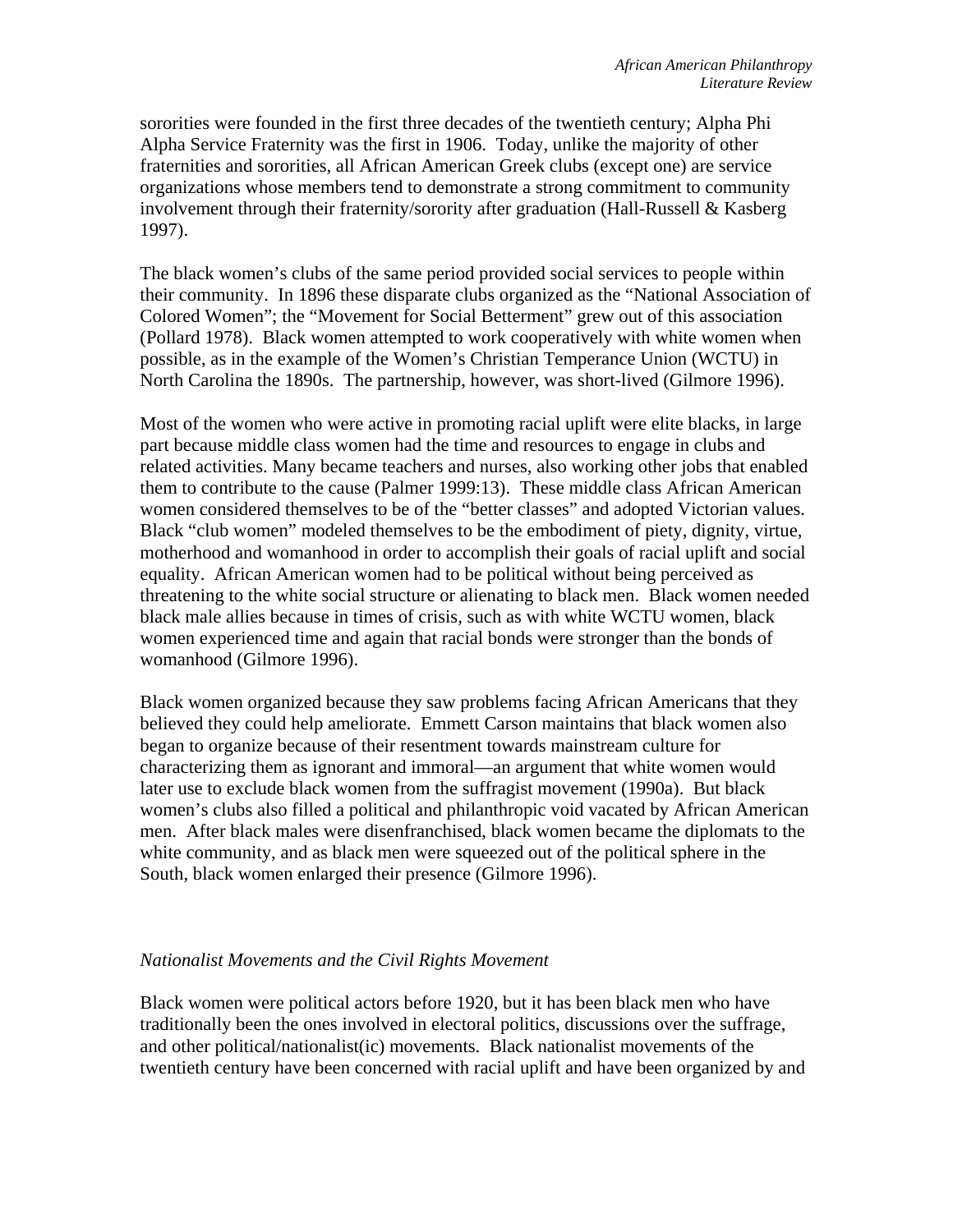for African Americans. Therefore, they can be considered a form of African American philanthropy and are discussed here briefly.

Even though organized nationalistic movements happened in the twentieth century, their ideological roots occurred earlier. In 1829, for instance, David Walker issued his Appeal in which he "urged blacks to assume control over their own destinies and create their own institutions." The basic reasoning for creating separate institutions for blacks was the presumption that blacks could never get fair or equal consideration in institutions created for whites.

The two major black nationalist movements of the twentieth century—the Garvey Movement and the Black Muslim Movement—also operated with these principles. Both promoted self-help and self-sufficiency. Marcus Garvey proposed creating a "'nation' for blacks that transcended boundaries" (Palmer 1999:15). He advocated that the way to truly emancipate blacks was through economic self-sufficiency. Many of the Garveyites' philanthropic and social ventures, such as the Universal Negro Improvement Association, were not actualized, but they did pave the way for conceptualizing a world in which blacks would be economically self-sufficient.

The Nation of Islam also promoted economic autonomy. Growing to include major cities all over the country, the Nation of Islam established schools, businesses, and services such as housing wherever they went. In addition to their message of economic independence, their appeal was the promotion of a black theology (Palmer 1999).

Part of the legacy of the nationalist movements was the concept of equality and the recognition that blacks needed to have the freedom to become economically selfsufficient. However, black nationalists believed that this equal footing and economic independence was only attainable outside of American culture and society. The modern civil rights movement of the 1950s and 1960s operated on the philosophy that social and political equality, and economic self-sufficiency could be—and necessarily had to be achieved within an American social context. Participants in the civil rights movement sought to claim the rights of full citizenship for all Americans.

The movement was propelled through major contributions of time and funds by a large portion of the black community. The more elite members of the black community, while not always approving of the activities of "mainstream" blacks (the non-affluent majority), saw it as their duty to the race to contribute money and fundraise for the movement. Working-class blacks gave of whatever money they could spare, but were more apt to give of their time and their bodies for the movement. Through nonviolent protests of various types, from sit-ins to marches to boycotts, African Americans did a philanthropic service to the nation by working to ensure that all Americans were treated equally in the view of the law (Graham 1999).

Led by Dr. Martin Luther King, Jr., Roy Wilkins, Bayard Rustin, Fannie Lou Hamer, Malcolm X, and numerous other individuals and organizations, the movement achieved significant legislative victories, making blacks and whites equal under the law. The civil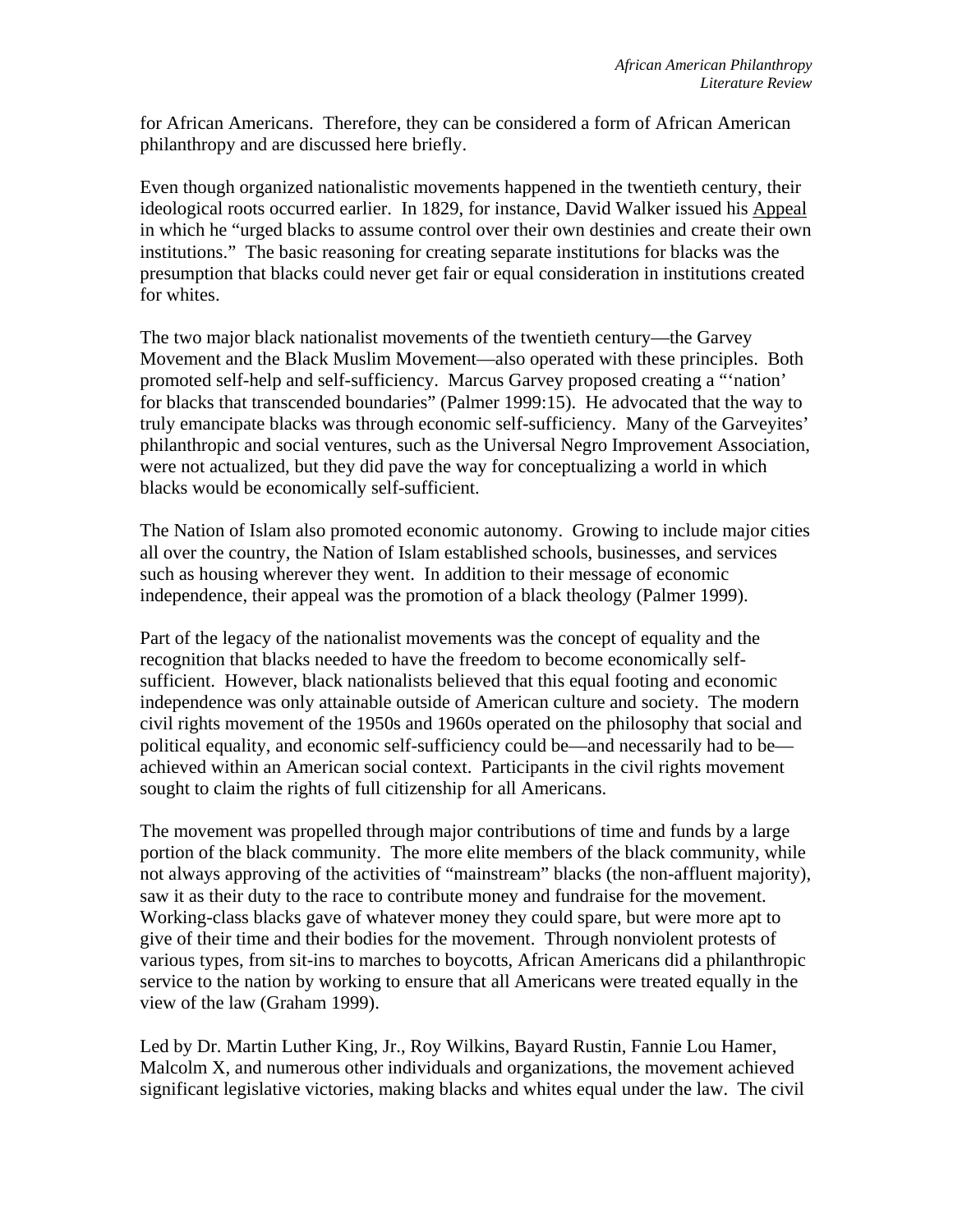<span id="page-10-0"></span>rights movement also paved a way for a larger percentage of blacks to move into positions of political and economic influence (Winters 1999). As a result of the civil rights movement African Americans have become more affluent, gained political power, particularly in the urban centers, and in certain respects, developed a stronger sense of community. These developments significantly contributed to the evolution of African American philanthropy.

## History of the Scholarship on African American Philanthropy

The history of African American philanthropy during the eighteenth and nineteenth centuries will continue to be enriched, as more information is uncovered about blacks in those periods in different areas of the country. However, since much of the literature that pre-dates the twentieth century does not use the term "philanthropy," one must recognize terms such as "self-help", "uplift", "betterment", and "helping out" as terms referring to philanthropy. The stories of African American philanthropy are most richly told through biographies and histories of places and institutions. This tradition of story telling is found throughout African American culture; in the past, the present, and probably the future, this type of documentation of African American philanthropy will continue.

The first known scholarly piece that recognized Negro/Black/African American philanthropy as a separate measurable entity was an 1898 study by W. E. B. Du Bois. He documented the findings of an investigation on Negro American efforts to better themselves. It was published by Atlanta University to be presented at the Third Conference for the Study of Negro Problems held at the University in May of that year. The study looked at the "organized lives of Negroes. The report examine[d] 236 organizations charting the activities of these organizations, as well as their finances to get a good measure of their return to the community."

From the period after the Du Bois piece was written to the mid-twentieth century, other scholarly works emerged but were mostly case studies unlike the more encompassing Du Bois study. An example of this kind of work can be found in Dorothy B. Porter's 1936 essay titled "The Organized Educational Activities of Negro Literary Societies, 1828- 1846." Others historians such as Monroe Majors focus on the works of women.

After the civil rights movement, African American philanthropy reemerged as a topic worthy of scholarly study, in part because African Americans had a new sense of their power and collective strength. There was a shift from simply telling the story of black philanthropic activity to engaging mainstream philanthropic circles in discussions on ways to tap the generosity of blacks in America and share lessons learned by philanthropic institutions. In addition, systematic examinations of traditional black philanthropy helped existing black philanthropic organizations to expand their activity.

The increased scholarship on African American philanthropy has prompted a lively discourse about conceptualizing philanthropy both among scholars of African American philanthropy and among people involved in mainstream philanthropy. African American philanthropy has been redefined in such a way to encompass the many forms of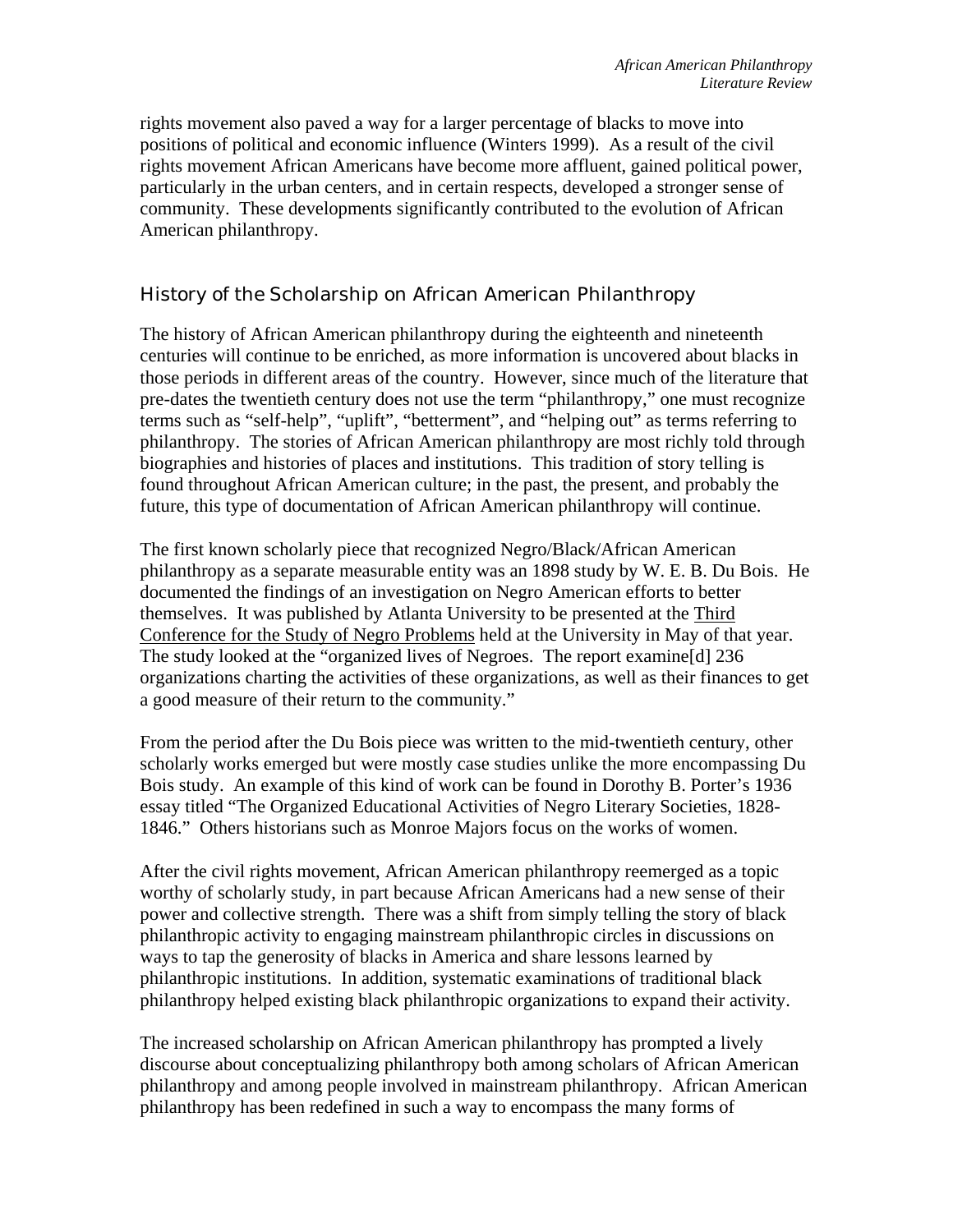generosity exhibited by blacks. Giving can be measured in terms of cash or voluntary actions as opposed to large cash donations only. Emmett Carson argues that there are three areas of Afro-American philanthropy: *humanitarian aid*—usually monetary to address immediate issues; *self-help*—meant to provide tools for mobility through means such as education; and *social aid*—usually service oriented through activities like volunteering and protesting (1990a).

Defining—or perhaps, redefining—African American philanthropy has been an important theme in the recent historiography. But there are other issues up for debate as well. Some of these include: whether or not blacks give comparably to whites; what are their motivations for giving; and how to make nonprofit organizations work for the black community. The Council of Economic Advisors found that 75 percent of whites reported making contributions in 1998 compared to 52 percent of blacks. However, when accounting for differences in income, wealth, schooling, and other observable characteristics between blacks and whites, we find that blacks "are actually significantly *more* likely to give than whites" (Council of Economic Advisors 2000:13).

The findings of the Council were not new. As early as 1934, studies showed that African Americans were more likely to be affiliated with voluntary associations than whites. Two theories have been put forward to explain this trend. One is compensatory theory, which argues, "African Americans form and participate in voluntary associations as overcompensation for exclusion from white institutions." The other is ethnic community theory, which "…holds that individuals of a specific ethnic community develop a consciousness of and cohesiveness with one another when pressured by a different, usually more powerful, group of people" (see Hall-Russell & Kasberg 1997:8-9). Both of these theories partially explain the propensity of African Americans to volunteer their time.

Some blacks volunteered their time at white philanthropic organizations such as The United Way. These relationships were not without friction. King E. Davis, in his book Fundraising in the Black Community: History, Feasibility, and Conflict, illustrates the conflicts that arose between the Afro-American social service organizations and The United Way. In examining the development of African American fundraising and social work from 1700 to 1975, Davis demonstrated that The United Way mistakenly tried to impose their structures on the black community and existing black social service groups without seeking communal input. This resulted in the emergence of nationalist Afro-American social service organizations such as the Brotherhood Crusade in Los Angeles and the United Black Fund in Washington, D. C. Davis makes clear that in order for white philanthropic organizations to be successful working in black communities, they will need to actively seek input from and otherwise engage community members in the areas they serve (1975).

While Fundraising in the Black Community deals with the history of ambivalence that African Americans have felt in participating in biracial philanthropic organizations, Erica Hunt approaches the topic of African American philanthropy from a very different angle. Hunt examines African Americans' motivations to give to philanthropic causes. In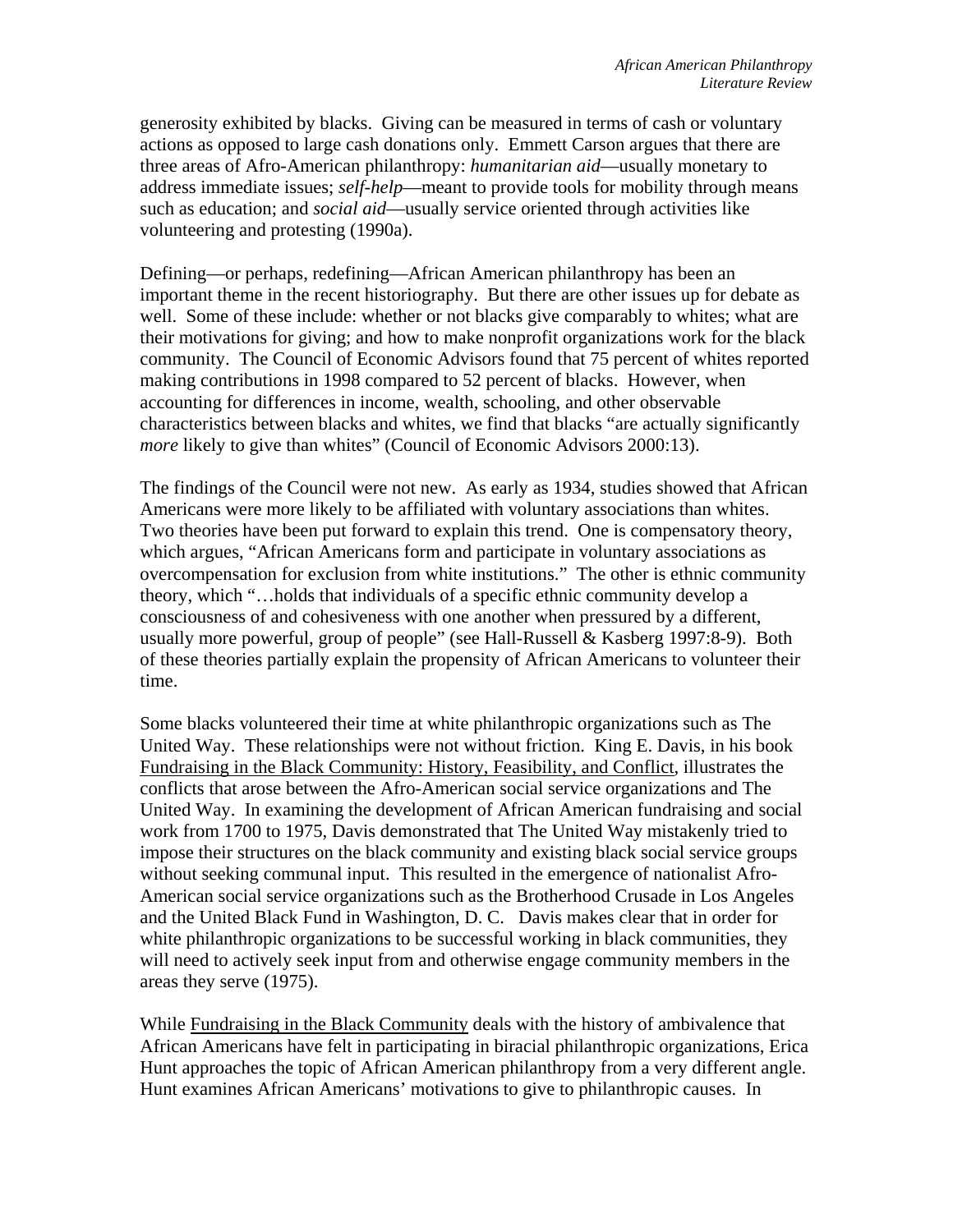<span id="page-12-0"></span>Moving the Agenda Forward: The Proceedings of the Second National Conference on Black Philanthropy, she argues for an updated model of a philanthropic continuum that takes into consideration the growing affluence in the African American community. The continuum has three parts: *survival giving* where the motivation is to meet immediate needs; *help giving* where the motivation is sentiment; and *investment giving* where the motivation is vision. Donors may give—and have given—for one or all of these reasons (Hunt 2000).

## Contemporary Market Research

To understand the giving potential of different racial and ethnic groups we must first have a basic understanding of how the population breaks down by these categories.

| Population by Race 2000 Census: Population (by percentage) |
|------------------------------------------------------------|
| Whites (non-Hispanics) 69.1                                |
| 12.5                                                       |
| 12.1                                                       |
| 3.6                                                        |
| 19                                                         |
| 07                                                         |
|                                                            |

### *Demographics*

As of 2001, there were 35 million African Americans in the United States and they accounted for over 12 percent of the total population. Knowing the aggregate number of blacks is significant for philanthropic organizations, but it is not enough information. More specific data is necessary in order to effectively design fundraising campaigns. Where are there high concentrations of African Americans, what is the median age range, and what is the average household size are all questions that are important to philanthropic groups.

African Americans tend to be city-dwellers; 85 percent of blacks live in metropolitan areas with the majority living in the top 20 cities. African American concerns, therefore, tend to coincide with those that affect large cities in particular. The median age for blacks is 30 years old, which is six years younger than the general population. Consequently, when targeting African Americans, philanthropic organizations need to aim towards a younger demographic. Forty-three percent of black families own their own homes. And their household expenditures are \$23,442 annually. Black families also tend to be slightly larger than those of the general population (3.2 vs. 2.6) (CASS Communications 2001). An Ariel/Schwab study showed that African American households, in comparison to whites of relatively similar income levels, have more children under 18 in their households than their white counterparts. This may in part explain the disparity in relative wealth between blacks and whites of equal income. People with younger children tend to have less disposable income and therefore less wealth. With less wealth there is less money available for charitable contributions. In addition to younger children, African Americans are more likely to have extended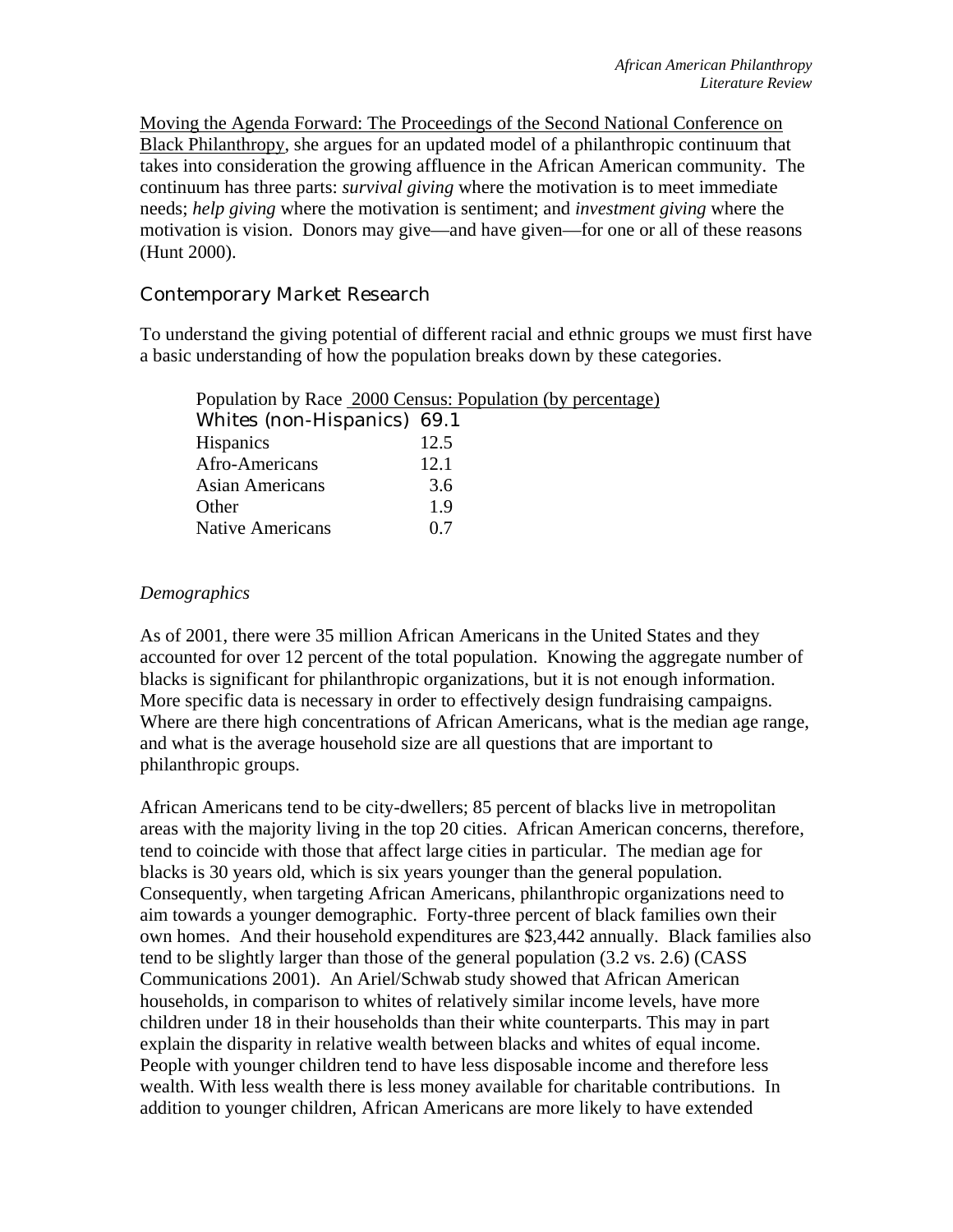families living within the household (May 1999). This may also put a strain on the liquidity of assets.

As African Americans are becoming better educated (23 percent hold bachelors degrees or higher), they are becoming a more important economic group with every passing year. Blacks earned \$543 billion in 2000 and in the same year gave \$7.1 billion in contributions. However, the peak year for African American giving was 1998 when blacks contributed \$8.1 billion dollars to philanthropic causes (Target Market News 2000). It is obvious that the African American consumer and philanthropic markets have been growing over the last half-century and that it will become increasingly important for service organizations to appeal to African Americans for their continued existence.

As much as African Americans have been donating monetarily—particularly in the last decade—perhaps African Americans have not yet maximized their giving potential due to not investing as heavily in the stock market as whites on average. The Ariel/Schwab study, published in May of 1999 found that only 43 percent of African Americans have a will or living trust compared to 61 percent of whites. The study also showed that lack of knowledge was the predominant reason for blacks' poorer showing in investing relative to whites. One can infer then, that lack of financial knowledge might also impact the philanthropic contributions that blacks make. If blacks were better informed about the numerous ways in which they could make financial contributions, there might be higher numbers of blacks that engage in planned giving practices.

The Ariel/Schwab study also proposed that there might be cultural factors that explain lower investment patterns in blacks compared to whites. One reason might be that blacks start saving later in life. The study showed that blacks were less likely to open a savings account before they entered high school; grow up in families that have stocks; and receive investments as gifts of inheritance. This pattern might also illustrate a lack of cultural knowledge about planned giving.

Another area where investing and philanthropy might look similar is what African Americans are looking for in an organization. Eighty-six percent of blacks compared to 69 percent of whites thought that it was important that an investment company be active in programs that benefit the local community. The study also showed that 77 percent of blacks compared to 50 percent of whites believed it important that an investment company be racially diverse. In terms of who is managing the investment/mutual fund company, the Ariel/ Schwab study found that 67 percent of blacks compared to just 19 percent of whites thought that it was critical for it to be owned or managed by African Americans. Therefore, while 73 percent of African Americans in the study expressed a desire to consult with a professional for investment advice, 49 percent said that they had concerns about the motivations of such professionals.<sup>[3](#page-13-0)</sup> This set of expectations of

l

<span id="page-13-0"></span> $3$  This may also be reflected in African Americans' attitudes to organized mainstream philanthropic organizations. According to King E. Davis, organized mainstream philanthropic institutions fail to grasp the concept of racial uplift. At the same time, African Americans do not trust that these organizations understand what their needs are. Davis suggests that these institutions understand the cultural forces at work in the African American community in order to entice blacks to invest in mainstream organizations (1975).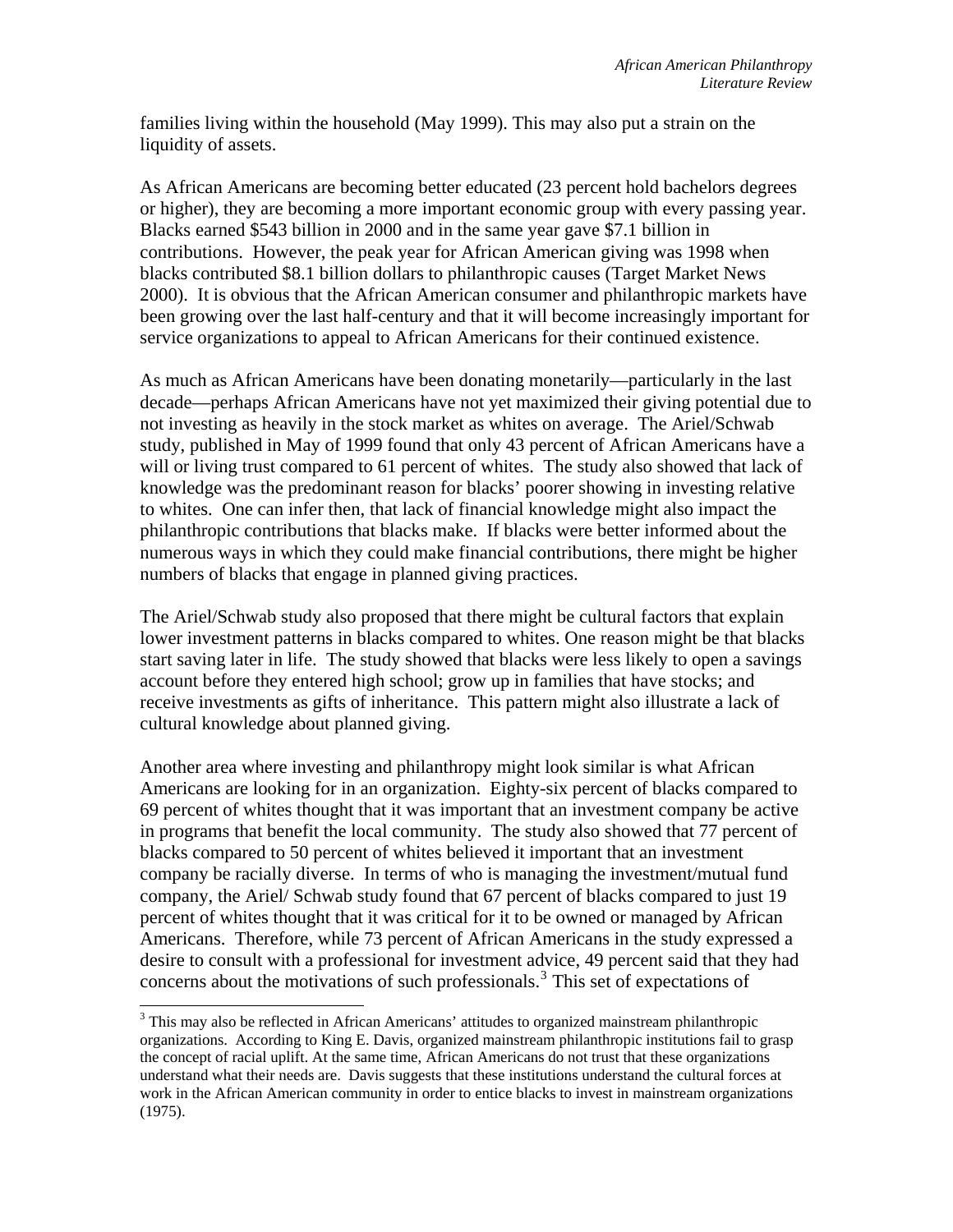investment companies follows from the self-help and benevolence concepts in black philanthropy. Blacks want their money to significantly benefit the black community and they want other blacks intricately involved in the managing of those funds.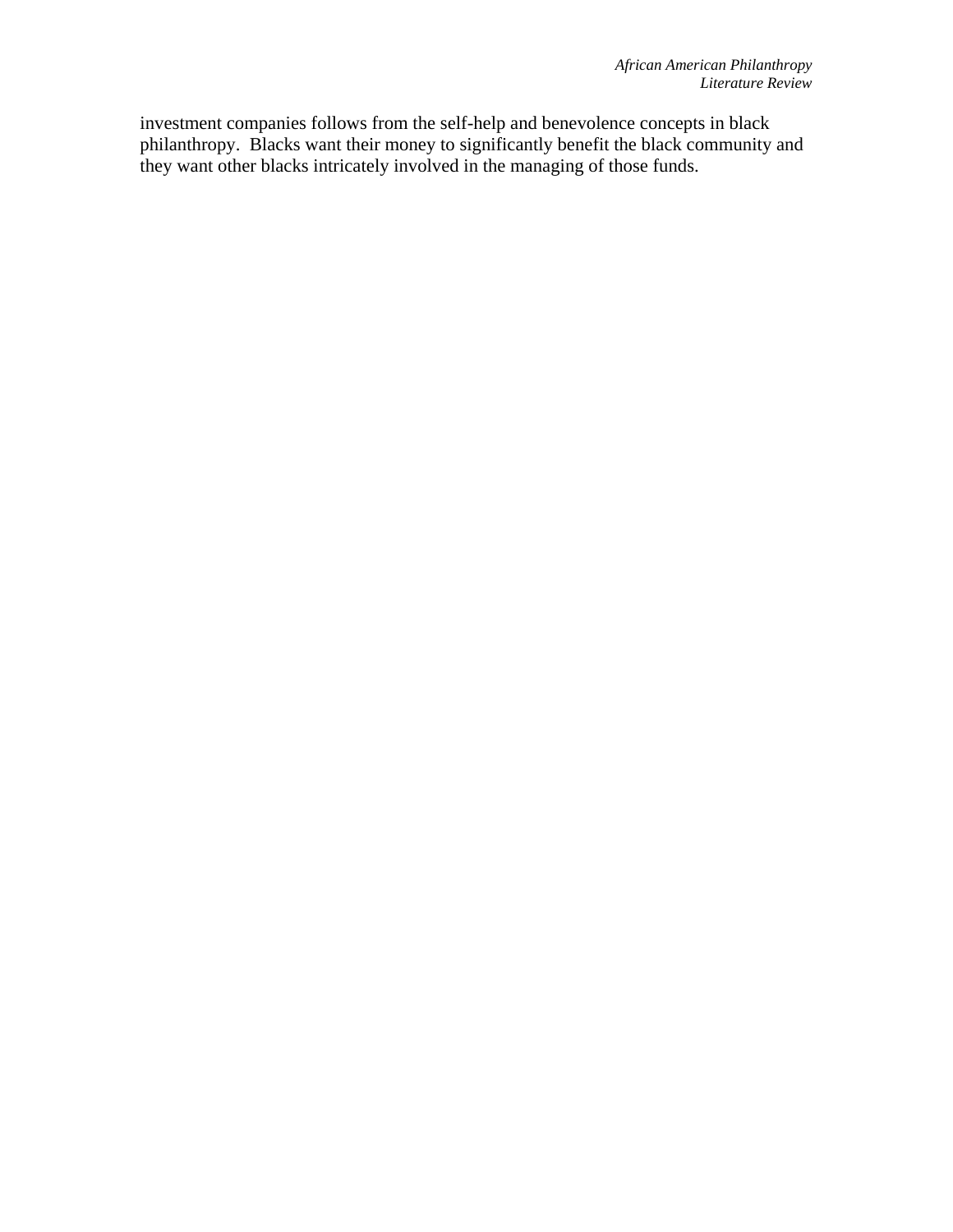# **Bibliography**

<span id="page-15-0"></span>Ariel Mutual Funds and Charles Schwab & Co., Inc. May 1999. " Black Investor Survey: Saving and Investing Among High Income Black and White Americans." Prepared by Yankelovich Partners, Inc.

Bell, Howard H. 1969. A Survey of the Negro Convention Movement, 1830-1861. New York: Arno Press.

Carson, Emmett. June 1987. "The Contemporary Charitable Giving and Volunteerism of Black Women." Paper presented at the Center for the Study of Philanthropy.

\_\_\_\_\_. 1990a. "Black Volunteers as Givers and Fundraisers." Working paper for the Center for the Study of Philanthropy.

\_\_\_\_\_. 1990b. "Patterns of Giving in Black Churches." In Faith and Philanthropy in America. San Francisco: Jossey-Bass Publishers.

\_\_\_\_\_. 1993. A Hand-up: Black Philanthropy and Self-Help in America. Washington: Joint Center for Political and Economic Studies Press.

CASS Communications. 2001. "The CASS African American Publication Network." A Study on the African American Market for Advertisers. <http://www.casscom.com/ethnic/african.html>

Council of Economic Advisors. 2000. "Philanthropy in the American Economy." Report released in the President's Radio Address to the Nation, November 25, 2000.

Davis, King E. 1975. Fundraising in the Black Community: History, Feasibility, and Conflict. Metuchen, NJ: The Scarecrow Press, Inc.

Dubois, W.E.B. 1898. Some Efforts of American Negroes for Their Own Social Betterment. Report of an investigation under the direction of Atlanta University*.* Atlanta University Press.

Durán, Lisa. 2001. "Caring for Each Other: Philanthropy in Communities of Color." Grassroots Fundraising Journal (September/October). Vol. 20, no. 5.

Gilmore, Glenda. 1996. Gender and Jim Crow: Women and the Politics of White Supremacy in North Carolina, 1896-1920. Chapel Hill: University of North Carolina Press.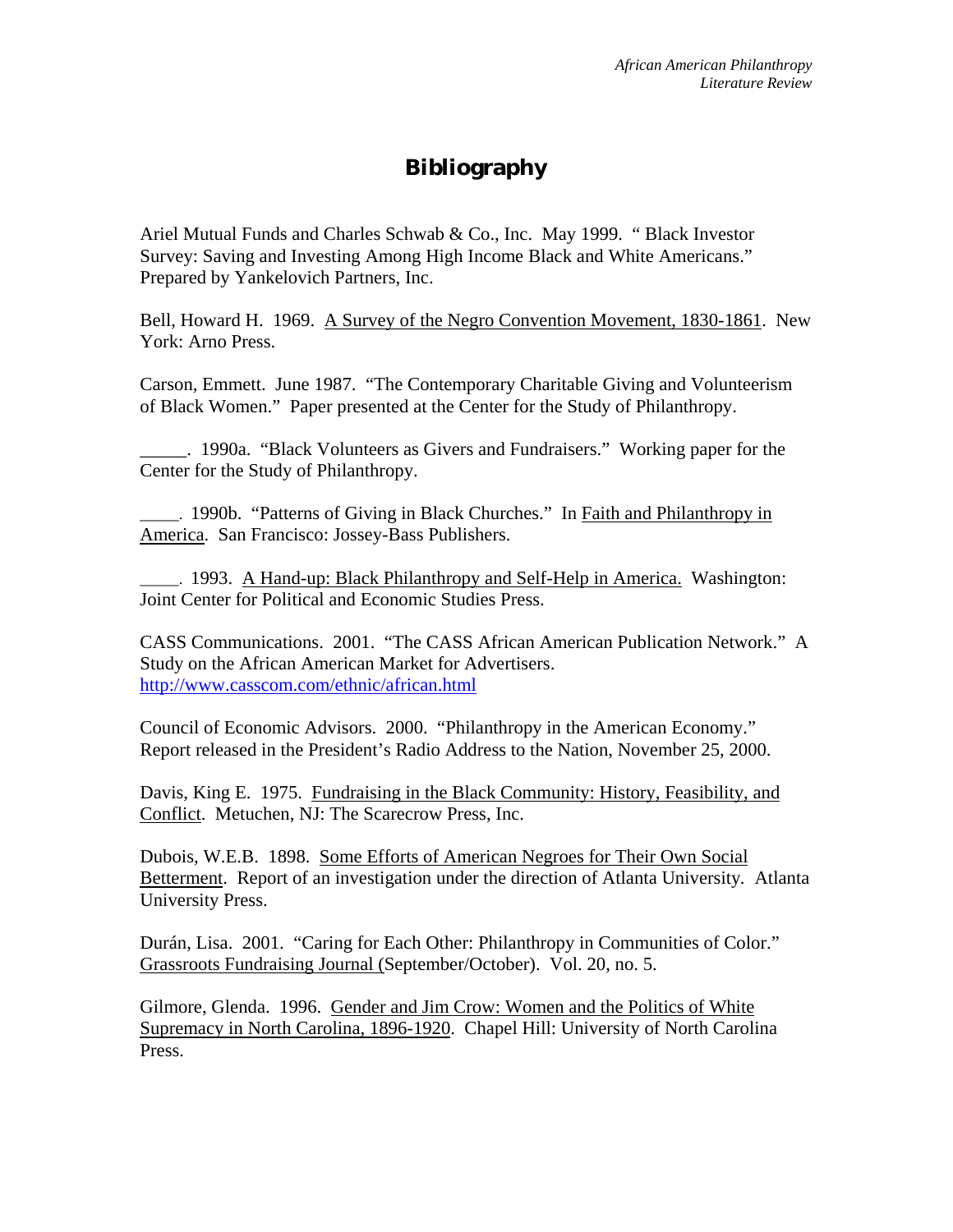<span id="page-16-0"></span>Graham, Lawrence Otis. 1999. Our Kind of People: Inside America's Black Upper Class. New York: Harper Collins.

Hall-Russell, Cheryl and Robert Kasberg. 1997. African-American Traditions of Giving and Serving: A Midwest Perspective. Indianapolis: Indiana University Center on Philanthropy.

Hunt, Erica. 2000. Moving the Agenda Forward: The Proceedings of the Second National Conference on Black Philanthropy. Edited by Rodney M. Jackson. Published by the National Center for Black Philanthropy, Inc.

Jones, Maxine Deloris and Joe Martin Richardson. 1990. Talladega College: The First Century. Tuscaloosa: University of Alabama Press.

Joseph, James A. 1995. Remaking America: How the Benevolent Traditions of Many Cultures Are Transforming Our National Life. San Francisco: Jossey-Bass Publishers.

Majors, Monroe. 1893. Noted Negro Women: Their Triumph and Activities. Chicago: University of Chicago Press.

McCarthy, Kathleen D. 2003. American Creed: Philanthropy and the Rise of Civil Society 1700-1865. Chicago: University of Chicago Press.

New Ventures in Philanthropy. 2001. Engaging Diverse Communities For and Through Philanthropy. Pamphlet prepared for the Forum of Regional Associations of Grantmakers.

Palmer, Colin. 1999. Topics in Black American Philanthropy Since 1785: A Curriculum Guide. New York: Center for the Study of Philanthropy.

Pollard, William L. 1978. A Study of Black Self Help. San Francisco: R&E Research Associates, Inc.

Quarles, Benjamin. 1969. Black Abolitionists. New York: Oxford University Press.

Smith Sr., J. Alfred. 2000. "Coming of Age Economically." Moving the Agenda Forward: The Proceedings of the Second National Conference on Black Philanthropy. Edited by Rodney M. Jackson. Published by the National Center for Black Philanthropy, Inc.

Target Market News. 2000. "The Buying Power of Black America."

Winters, Mary Francis. 1999. "Reflecting on Endowment Building in the African American Community." From Cultures of Caring: Philanthropy in Diverse Communities.